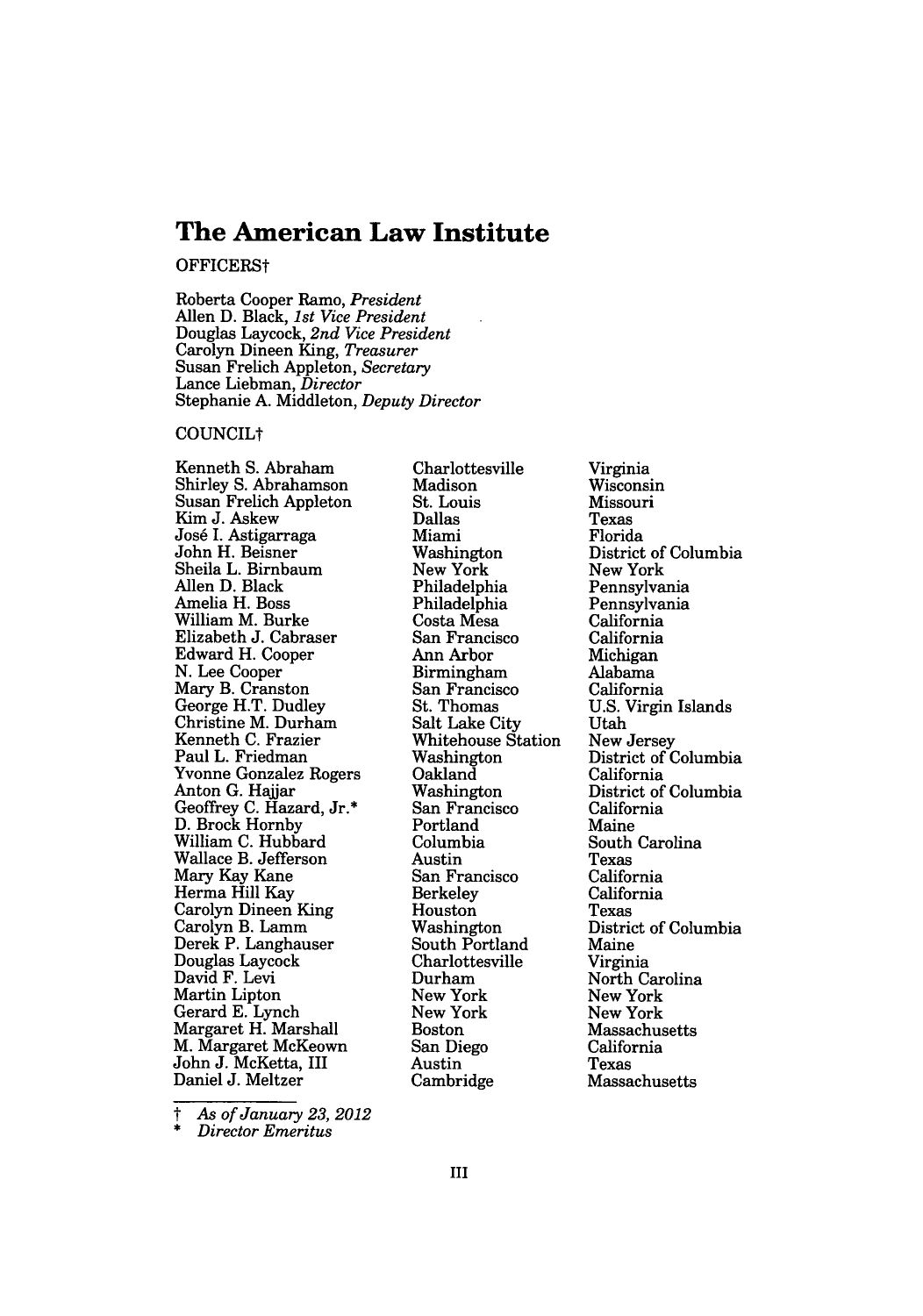## **COUNCIL**

Judith A. Miller Robert H. Mundheim Kathryn A. Oberly Harvey S. Perlman Roberta Cooper Ramo David W. Rivkin Lee H. Rosenthal Gary L. Sasso Mary M. Schroeder Anthony J. Scirica Marsha E. Simms Jane Stapleton Robert A. Stein Larry S. Stewart Elizabeth S. Stong Catherine T. Struve David K. Y. Tang Michael Traynor\*\* Bill Wagner Diane P. Wood

### *Council Emeriti*

Philip S. Anderson Bennett Boskey\*\*\* Michael Boudin Hugh Calkins Gerhard Casper William T. Coleman, Jr. Roger C. Cramton George Clemon Freeman, Jr. Conrad K. Harper Vester T. Hughes, Jr. Nicholas deB. Katzenbach Pierre N. Leval Betsy Levin Hans A. Linde Myles V. Lynk Robert MacCrate Vincent L. McKusick Roswell B. Perkins\*\* Ellen Ash Peters Louis H. Pollak Wm. Reece Smith, Jr. Patricia M. Wald Lawrence E. Walsh William H. Webster George Whittenburg Herbert P. Wilkins

Chevy Chase New York Washington Lincoln Albuquerque New York Houston Tampa Phoenix Philadelphia New York Canberra Minneapolis Miami Brooklyn Philadelphia Seattle Berkeley Tampa Chicago

Little Rock Washington Boston Cleveland Stanford Washington Ithaca Richmond New York Dallas Princeton New York Washington Portland Tempe New York Portland New York Hartford Philadelphia Tampa Washington Oklahoma City Washington Amarillo Newton

Maryland New York District of Columbia Nebraska New Mexico New York Texas Florida Arizona Pennsylvania New York Australia Minnesota Florida New York Pennsylvania Washington California Florida Illinois

Arkansas District of Columbia Massachusetts Ohio California District of Columbia New York Virginia New York Texas New Jersey New York District of Columbia Oregon Arizona New York Maine New York Connecticut Pennsylvania Florida District of Columbia Oklahoma District of Columbia Texas Massachusetts

*\*\* President Emeritus and Chair of the Council Emeritus*

*\* Treasurer Emeritus*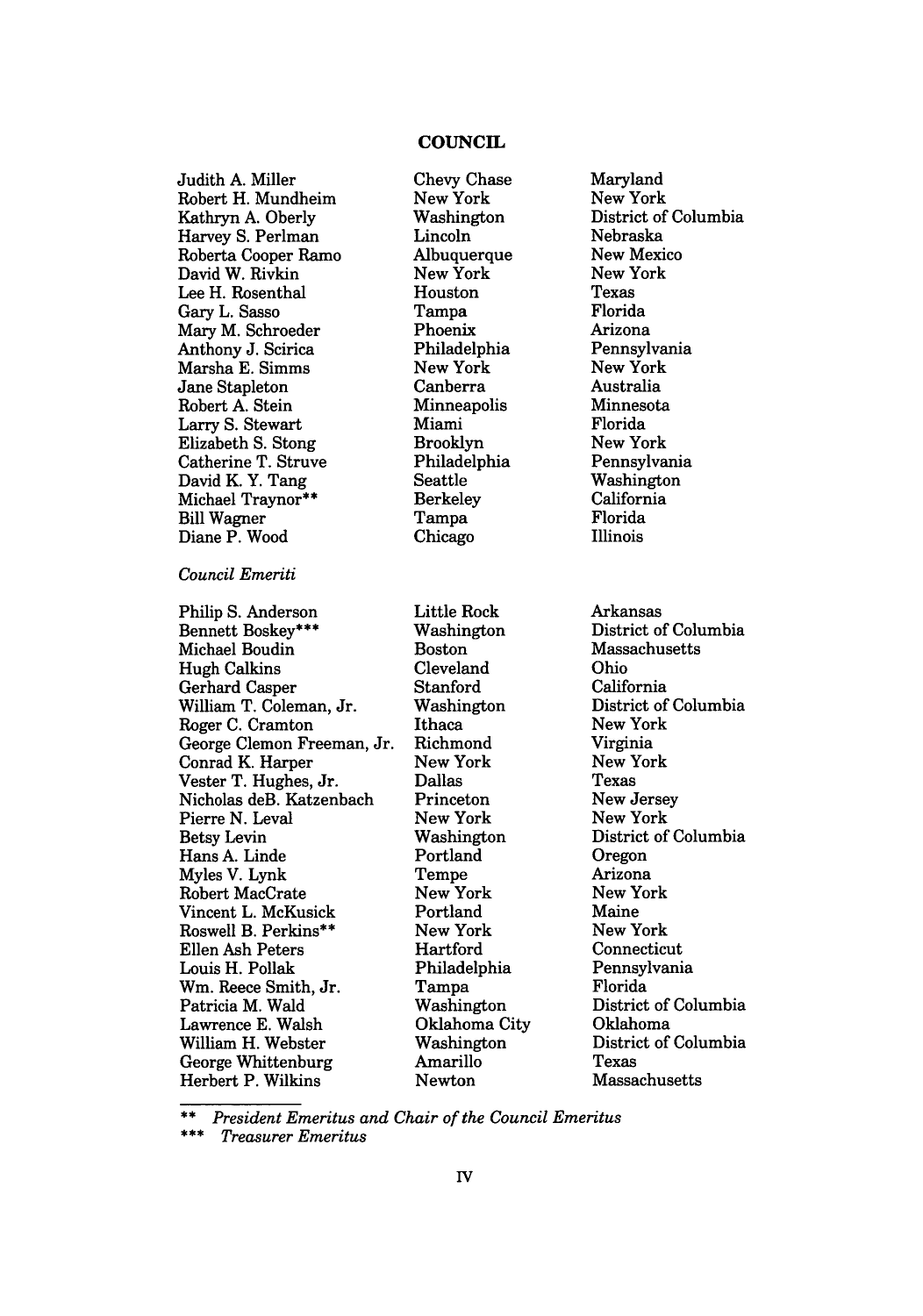## **RESTATEMENT** OF THE **LAW** THIRD **TRUSTS**

#### REPORTER

\*EDWARD **C.** HALBACH, JR., University of California at Berkeley School of Law, Berkeley, **CA**

#### **ASSOCIATE** REPORTERS

- **THOMAS** P. GALLANIS, University of Iowa College of Law, Iowa City, **IA** [from **2008]**
- RANDALL W. ROTH, University of Hawaii, William **S.** Richardson School of Law, Honolulu, HI [from 2004]

#### ADVISERS

GREGORY **S.** ALEXANDER, Cornell Law School, Ithaca, NY [from **2003]**

MARK L. ASCHER, University of Texas School of Law, Austin, TX

MARTIN **D.** BEGLEITER, Drake University Law School, Des Moines, IA

JONATHAN BLATTMACHR, New York, NY [to **2003]**

CHuSTINE M. **DURHAM,** Utah Supreme Court, Salt Lake City, **UT**

**MARY** LOUISE FELLOWS, University of Minnesota Law School, Minneapolis, **MN**

**E.** JAMES GAMBLE, Gamble **&** Joswick, Bloomfield Hills, MI [Deceased **2007]**

**JOHN** T. GAUBATZ, University of Miami School of Law, Coral Gables, FL [Deceased **2007]**

HUGH R. JONES, New Hartford, NY [to **1997]**

**JOSEPH** KARTIGANER, New York, NY

**JOHN** H. **LANGBEIN,** Yale Law School, New Haven, **CT**

BEVIS **LONGSTRETH,** Debevoise & Plimpton, New York, NY [from **1998]**

\*\*WILLIAM M. McGovERN, JR., University of California at Los Angeles School of Law, Los Angeles, **CA**

**\*\*JEFFREY N. PENNELL,** Emory University School of Law, Atlanta, **GA**

PAM H. **SCHNEIDER,** Gadsden Schneider & Woodward, Radnor, PA

SHERWIN P. **SIMMONS,** Miami, FL [Deceased **2006]**

ROBERT **A. STEIN,** University of Minnesota Law School, Minneapolis, **MN**

JAMES R. WADE, Wade Ash Woods Hill **&** Farley, Denver, **CO**

LAWRENCE W. WAGGONER, University of Michigan Law School, Ann Arbor, MI

**DONOVAN** W. M. WATERS, Home Coupar Barristers **&** Solicitors, Victoria, BC, Canada

LYMAN W. WELCH, Sidley Austin, Chicago, IL [from **2003]**

<sup>\*</sup> The American Law Institute A. James Casner Reporter [from 1993].

**<sup>\*\*</sup>** Professor McGovern served as Associate Reporter from **1996** to **1998;** Professor Pennell served as Associate Reporter from 2004 to **2008.**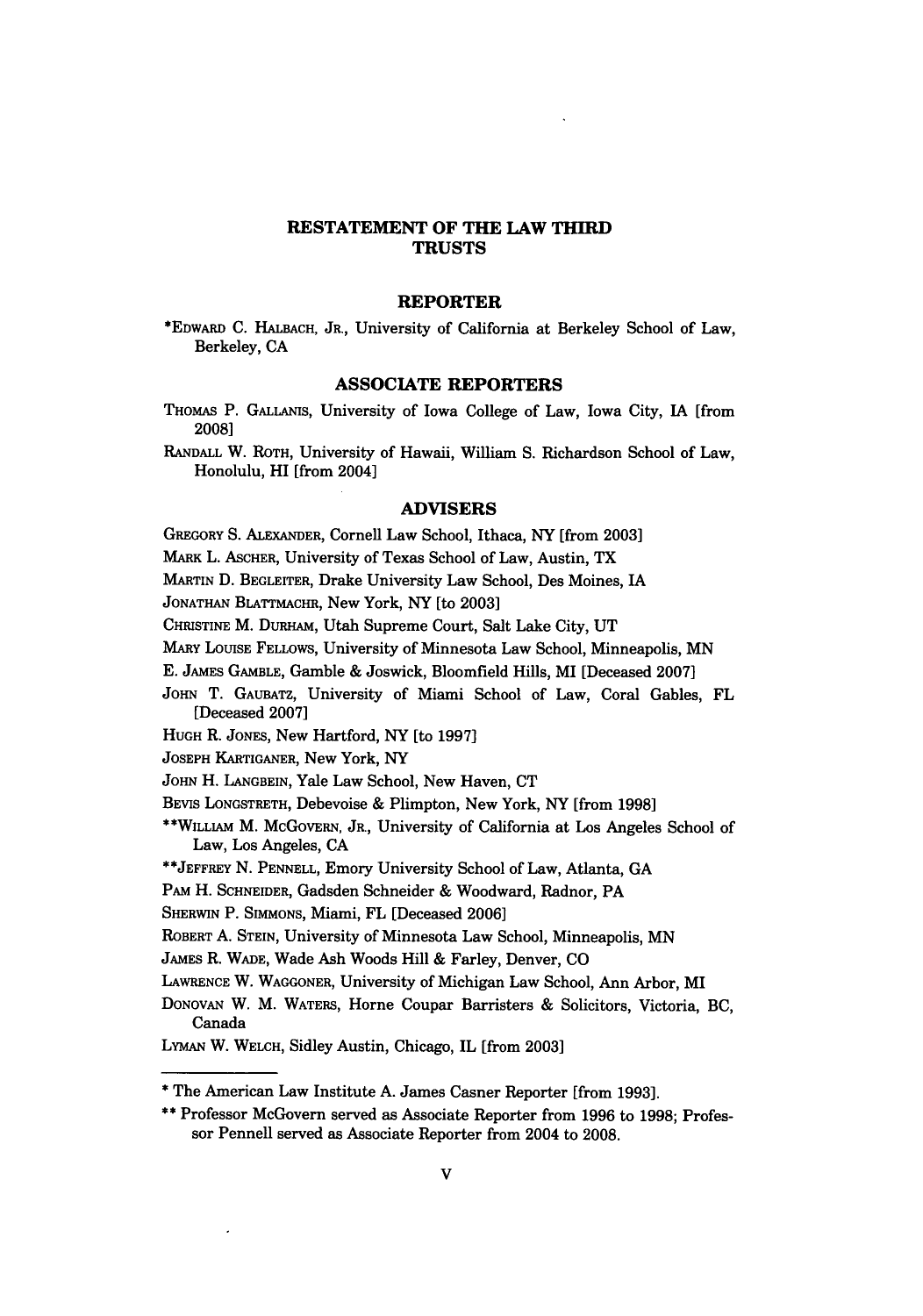## **ADVISERS**

HERBERT P. WILKINS, Boston College Law School, Newton, **MA,** formerly Supreme Judicial Court of Massachusetts

JOSEPH L. WYATT, JR., Morrison & Foerster, Los Angeles, CA

## **LIAISON**

*For the Uniform Law Commission*

DAVID M. ENGLISH, University of Missouri-Columbia School of Law, Columbia, MO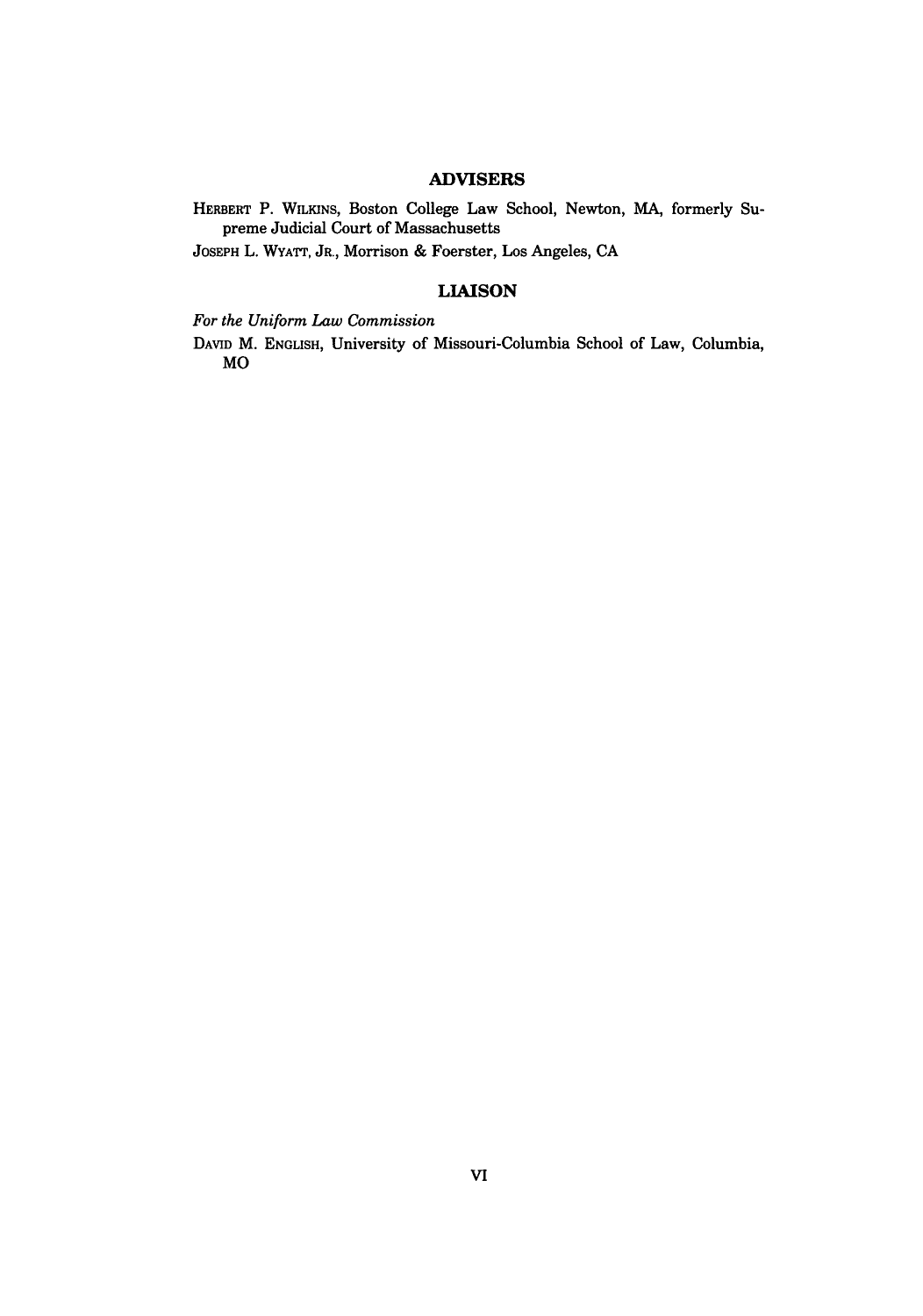#### **MEMBERS CONSULTATIVE GROUP**

#### **Trusts**

(as of February **28,** 2011)

- GREGORY **S.** ALEXANDER, Ithaca, NY
- RONALD J. ALLEN, Chicago, IL
- ALEX A. ALSTON, JR., Jackson, MS
- R GORDON APPLEMAN, Fort Worth, TX
- MARY ARDEN, Court of Appeal of Kingdom, England
- MARK **G.** ARNOLD, St. Louis, MO
- JERALD DAVID AUGUST, West Palm Beach, FL
- ROBERT **E.** AUSTIN, JR., Leesburg, FL
- LAWRENCE HERMAN AVERILL, Little Rock, AR
- **STEVEN** K. BALMAN, Tulsa, OK
- **GEORGE** PATERSON BARTON, Wellington, New Zealand
- EDWARD B. BENJAMIN, JR., New Orleans, LA
- FRANK **S.** BERALL, Hartford, **CT**
- MARIAN MAYER BERKETT, New Orleans, **LA**
- GERRY W. BEYER, Lubbock, TX
- LAWRENCE BILDER, Teaneck, NJ
- HARVEY ERNEST BINES, Boston, MA
- IRA MARK BLOOM, Albany, NY
- *MAX* **E.** BLUMENTHAL, Baltimore, MD
- GEORGE T. BOGERT, Savannah, GA
- BRUCE H. BOKOR, Clearwater, FL
- RICHARD A. BOOTH, Ardmore, PA
- MARTIN H. BRINKLEY, Raleigh, NC
- EVELYN BRODY, Chicago, IL
- JACKSON M. BRUCE, JR., Naples, FL
- JOHN P. BURTON, Santa Fe, NM PATRICIA A. CAIN, Santa Clara, CA
- DAVID L. CALLIES, Honolulu, HI
- ELENA **A. CAPPELLA,** Philadelphia, PA
- TAi-HENG CHENG, New York, NY
- RONALD CHESTER, Boston, MA
- CAROLYN COCHRAN CLARK, New York, NY
- ANN **E.** CONAWAY, Wilmington, DE
- HARRY **CLAYTON COOK,** JR., Washington, **DC**
- DAVE L. CORNFELD, St. Louis, MO
- RICHARD **D.** CRAIG, Oklahoma City, OK
- BRIDGET **J.** CRAWFORD, White Plains, NY
- VIVIAN GROSSWALD CURRAN, Pittsburgh, PA
- KAREN CZAPANSKIY, Baltimore, MD
- CHRISTOPHER SCOTT D'ANGELO, Philadelphia, PA
- MELANIE DIPIETRO, Pittsburgh, PA
- JOEL **C.** DOBRIS, Davis, CA
- **ALLAN** G. DONN, Norfolk, VA
- JAY DRATLER, JR., Akron, OH
- W. WAYNE DRINKWATER, JR., Jackson, **MS**
- PHYLLIS KAY DRYDEN, San Francisco, CA
- ARTHUR W. **S. DUFF,** Washington, DC
- STEPHEN DYCUS, South Royalton, VT
- MICHAEL B. **ELEFANTE,** Boston, MA
- DAVID N. ELLENHORN, New York, NY
- ANNE **S.** EMANUEL, Atlanta, GA
- DAVID M. ENGLISH, Columbia, MO
- ALAN L. FELD, Boston, MA
- HAROLD BOLTON FINN III, Stamford, **CT**
- JOSEPH Z. FLEMING, Miami, FL
- MICHAEL D. FLOYD, Birmingham, AL
- MICHAEL S. FLYNN, New York, NY
- PETER FLYNN, Illinois Circuit Court of Cook County, Chicago, IL
- **ADRIAN** M. FOLEY, JR., Roseland, NJ
- MICHAEL R. FORD, Oklahoma City, OK
- ROBERT L. FREEDMAN, Philadelphia, PA<br>Marion
- R. FREMONT-SMITH, Cambridge, MA
- MARTIN L. FRIED, Syracuse, NY
- K. BRUCE FRIEDMAN, San Francisco, CA
- MARVIN GARFINKEL, Philadelphia, PA
- JOHN L. GARVEY, Washington, DC
- DANIEL A. GECKER, Richmond, VA
- WENDY C. GERZOG, Baltimore, MD
- **A.** SPENCER GILBERT III, Jackson, MS
- JOSEPH GOLDBERG, Albuquerque, NM MICHAEL S. GOODRICH, Fort Worth, TX
- MICHAEL GREENWALD, Philadelphia, PA
- JOSEPH W. GRIER, JR., Charlotte, NC DAVID GRUNING, New Orleans, **LA** RICHARD E. GUTMAN, Dallas, TX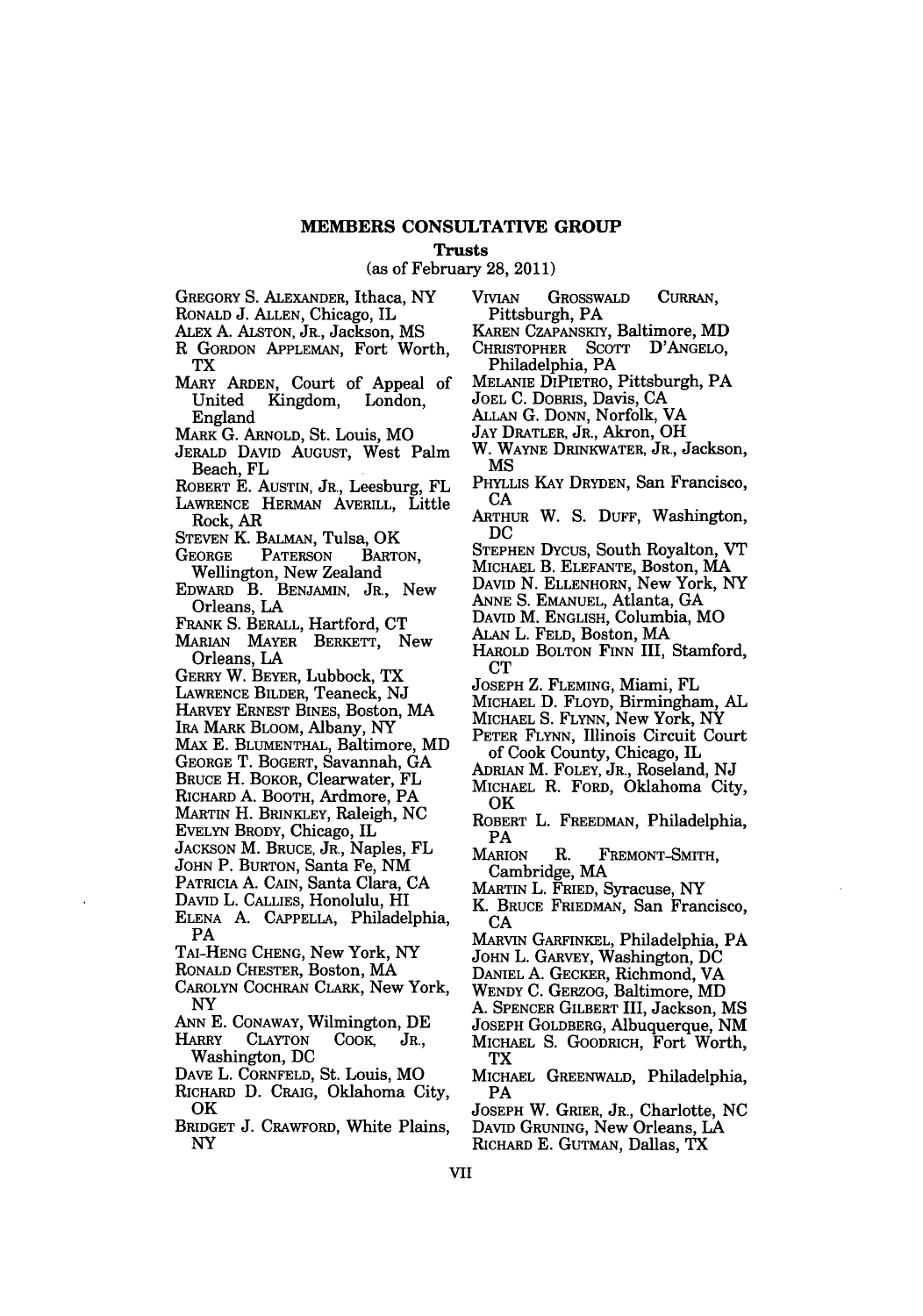- RICHARD E. V. HARRIS, Piedmont, **CA** ELLEN K. HARRISON, Washington, DC
- WILLIAM DIXON HAUGHT, Little Rock, AR
- **TANYA** K. HERNANDEZ, New York, NY
- DONALD E. HERRMANN, Fort Worth, TX
- PAULINE E. HIGGINS, Houston, TX
- WILLIAM B. HILGERS, Austin, TX
- KENNETH L. HIRSCH, Pittsburgh, PA HENRY PHIPPS HOFFSTOT, JR.,
- Pittsburgh, PA
- JEROLD I. HORN, Peoria, IL
- DONALD L. HOWELL, Houston, TX
- MONT P. HOYT, Houston, TX
- JOSEPH E. IMBRIACO, Summit, **NJ**
- RALPH A. **JACOBS,** Philadelphia, PA
- ALEX M. JOHNSON, Charlottesville, VA
- **J.** RODNEY JOHNSON, Richmond, VA
- RICHARD JULIEN, Belvedere, CA
- EDWARD T. KENYON, Chilmark, MA
- CATHERINE KESSEDJIAN, Paris, France
- COLLEEN A. KHOURY, Portland, ME
- CHARLES **CAPEN** KINGSLEY, New Haven, CT
- RICHARD S. KINYON, San Francisco, CA
- LEWIS N. KLAR, Edmonton, AB, Canada
- A. KODZO PAAKU KLUDZE, Retired Justice, Ghana Supreme Court, Judicial Service, Accra, Ghana
- KENNETH M. KLUG, Fresno, CA
- GERALD KORNGOLD, New York, NY
- JEFFREY D. KovAR, Washington, DC
- ANDREW KULL, Boston, MA
- EDWARD LABATON, New York, NY
- HARRY V. LAMON, JR., Atlanta, GA
- HOWARD LANGER, Philadelphia, PA
- WILLIAM P. LAPIANA, New York, NY
- HERBERT I. LAZEROW, San Diego, CA
- RICHARD D. LEGGAT, Cohasset, MA
- DAVID MAURICE LEVITAN, New York, NY
- BARBARA B. LEWIS, Louisville, KY
- WILLIAM JOSEPH LINKOUS, JR., Atlanta, GA
- MARIA PABON LOPEZ, Indianapolis, IN
- HOUSTON PUTNAM LOWRY, Meriden, CT
- JOHN SHAFROTH LUTZ, Denver, CO
- W. CULLEN MAC DONALD, New York, NY
- RAY D. MADOFF, Newton, MA
- DANA L. MARK, New York, NY
- GRAYSON M. P. MCCOUCH, San Diego, CA
- JAMES C. McKAY, JR., Washington, DC
- JOSEPH McLAUGHLIN, New York, NY NANCY A. McLAUGHLIN, Salt Lake
- City, UT COLLEEN **E.** MEDILL, Lincoln, NE
- BRUCE P. MERENSTEIN, Philadelphia, PA
- SAM **SCOTT** MILLER, New York, NY
- PAULA A. MONOPOLI, Baltimore, MD
- SAMUEL K. MURUMBA, Brooklyn, NY
- ARNOLD K. MYTELKA, Springfield, NJ
- LAWRENCE NEWMAN, New York, NY
- ROBERT G. NEWMAN, San Antonio, TX
- JOHN KRANZ NOTZ, JR., Chicago, IL
- OWEN OLPIN, Teasdale, UT
- MARILYN G. ORDOVER, Brooklyn, NY
- ERIC W. ORTS, Philadelphia, PA
- SIR GEOFFREY PALMER, Wellington, New Zealand
- LUCIAN T. PERA, Memphis, TN
- FORREST A. PLANT, Sacramento, CA
- THOMAS L. POPEJOY, Albuquerque, NM
- H. DAVID POTTER, Norfolk, CT
- JOHN R. PRICE, Seattle, WA
- ROBERT G. PUGH, JR., Shreveport, LA
- MARY F. RADFORD, Atlanta, GA
- Emc RAKOWSKI, Berkeley, CA
- HUGH MASSEY RAY, III, Houston, TX BERNARD D. REAMS, JR., San Antonio, TX
- CHARLES A. REDD, St. Louis, MO
- GEORGE BLISS REESE, New York, NY
- JAMES L. ROBERTSON, Jackson, MS
- CYNTHIA ANN SAMUEL, New Orleans, LA
- Roy A. SCHOTLAND, Washington, DC
- WILLIAM SCHWARTZ, New York, NY
- MARC M. SELTZER, Los Angeles, CA
- STEPHEN M. SHAPIRO, Chicago, IL
- STEPHEN M. SHEPPARD, Fayetteville, AR
- JEFFREY G. SHERMAN, Chicago, IL
- VIRGINIA V. SHUE, San Diego, CA
- ROBERT H. SITKOFF, Cambridge, MA
- DAVID T. SMITH, Gainesville, FL